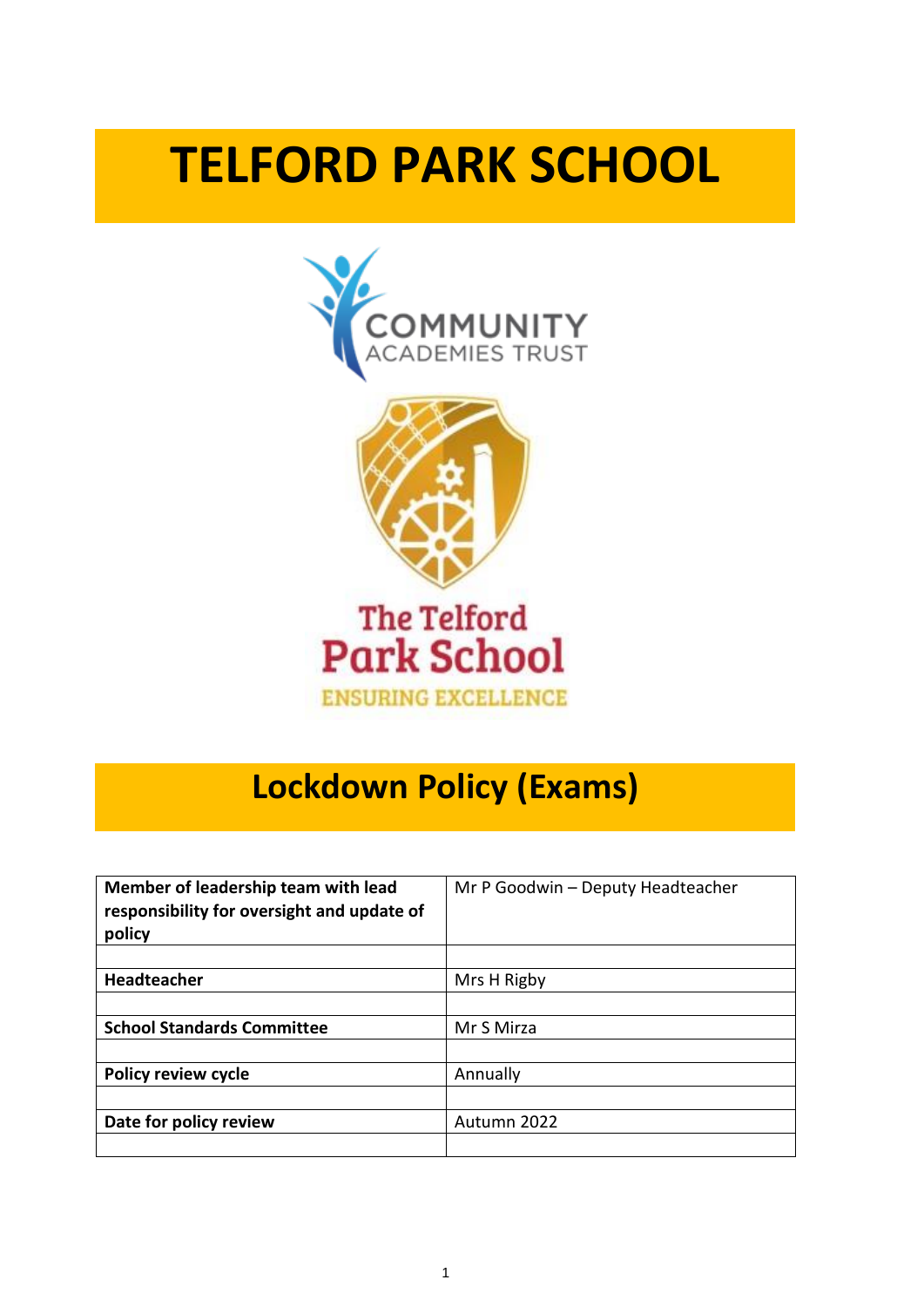#### **Purpose of the policy**

This policy details the measures taken at the school in the event of a centre lockdown during the conducting of examinations.

A lockdown may be required in the following situations:

- $\triangleright$  an incident or civil disturbance in the local community which poses a risk
- $\triangleright$  an intruder on the site with the potential to pose a risk
- $\triangleright$  local risk of air pollution, such as a smoke plume or gas cloud
- $\blacktriangleright$  a major fire in the vicinity
- a dangerous animal roaming loose
- any other external or internal incident which has the potential to pose a threat to the safety of exams staff and candidates

The school has devised lockdown procedures after consulting GOV. UK's stay safe guidance conducting examinations, the focus before, during and after an exam will be:

- ▶ the welfare and safety of exam candidates and centre staff engaged in the conducting of examinations
- maintaining the integrity and security of the examinations/assessments process
- $\blacktriangleright$  how to achieve an effective lockdown
- $\triangleright$  how to let people know what's happening
- $\triangleright$  training staff engaged/involved in the conducting of examinations
- STAY SAFE principles (Run, Hide, Tell)

#### **Roles and responsibilities**

#### **Head of Centre**

- ▶ To ensure that a dedicated lockdown alarm tone is in place and recognised by all staff and candidates
- ▶ To ensure that all staff involved in the conducting of examinations are trained in how to raise the alarm for a lockdown, act effectively and made aware of their responsibilities
- To arrange appropriate training for all exams-related staff in lockdown procedures
- $\triangleright$  To ensure that candidates are aware of the procedures relating to a lockdown, particularly those arriving late for an examination who cannot access the exam room due it being locked down
- To ensure that all candidates and staff are aware of an exit point in case an intruder manages to gain access, or the room becomes unsafe
- ▶ To provide written lockdown procedures for exam room/invigilator use
- ▶ To inform the relevant Emergency Services immediately in the case of any potential threat to the safety of exams staff and candidates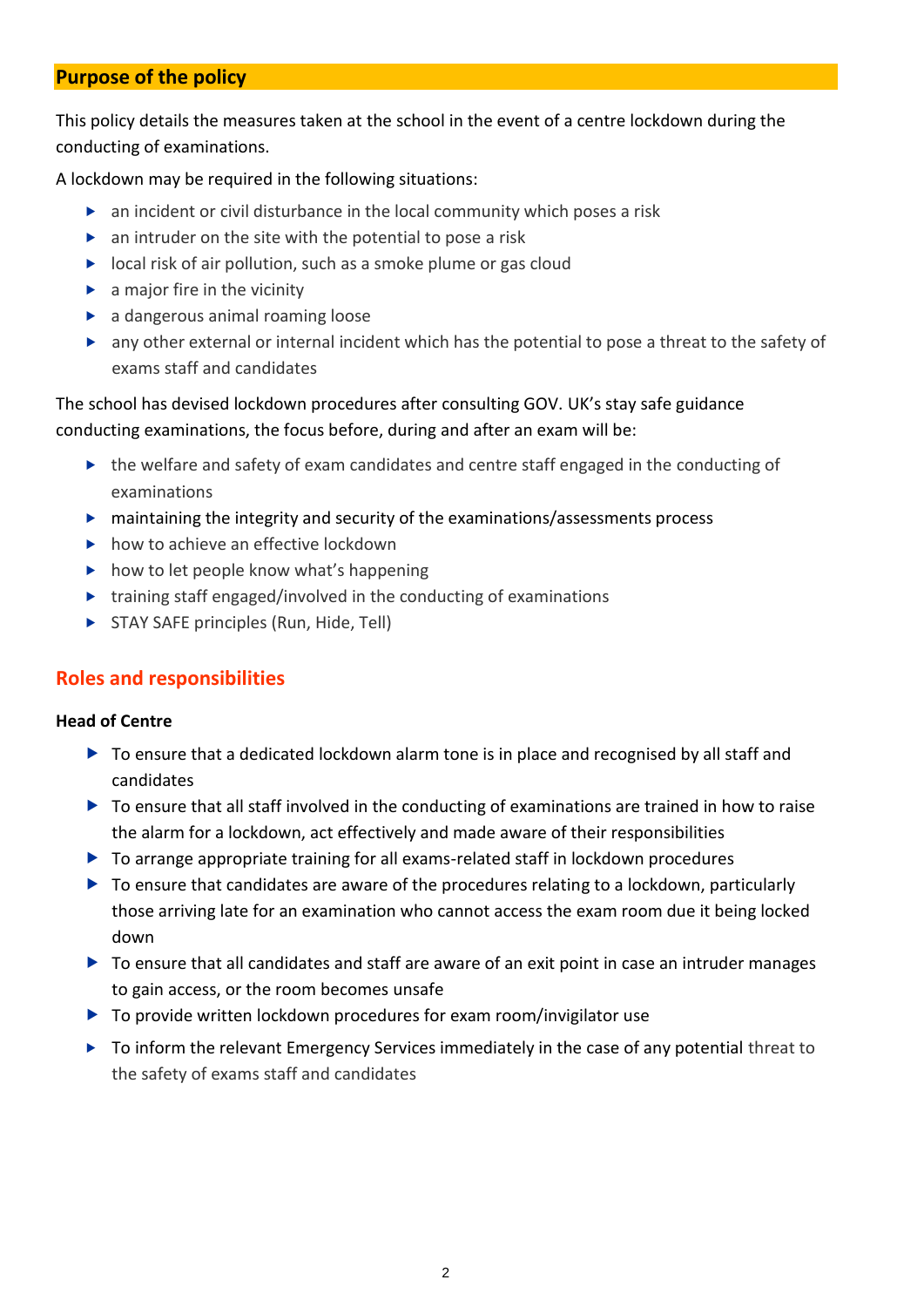#### **Senior leadership team (SLT)**

- ▶ To have accountability for all exams staff and candidates taking examinations during a lockdown
- $\triangleright$  To run training/drills for examination candidates on lockdown procedures
- ▶ To inform parents/carers about the centre's Lockdown policy in relation to the conducting of examinations
- $\triangleright$  To have a presence around exam room areas prior to the start of each exam session
- ▶ To liaise with the appropriate authorities and awarding bodies regarding candidates taking examinations during a lockdown
- ▶ To use the exam room attendance register(s) to compile a list of all candidates not accounted for

#### **Exams officer**

- ▶ To train invigilators in the centre's lockdown procedure
- Where safe/possible, to liaise with SLT/invigilators in all exam rooms during a lockdown
- ▶ To assist with Lockdown training for staff and students where applicable to the conducting of examinations

#### **Invigilators**

- ▶ To be aware of the centre's lockdown procedure
- ▶ To complete attendance registers as soon as possible so candidates can be identified in the event of a lockdown
- Where safe/possible, to communicate with the exams officer during a lockdown to confirm the situation in a particular exam room

#### **Lockdown procedure**

#### **Before an examination**

If a lockdown is required as candidates are entering/waiting to enter the exam room, the following procedure will be employed:

- A member of SLT will be present around exam room areas
- $\triangleright$  Candidates will be instructed to enter the exam room immediately
- Candidates will be instructed to remain silent, hide under exam desks or sit against a wall/around a corner but not near the door and to ensure mobile phones are on silent and non-vibrate mode
- Where safe/possible, the SLT member will communicate (via mobile phone/walkie talkie) the situation to the exams officer (ensuring that all mobile phones/walkie talkies are on 'silent and non-vibrate mode)
- Candidates will be instructed to remain silent, hide under exam desks or sit against a wall/around a corner but not near the door
- Where safe/possible, the SLT member will communicate (via mobile phone/walkie talkie) the situation to the exams officer (ensuring that all mobile phones/walkie talkies are on 'silent' mode)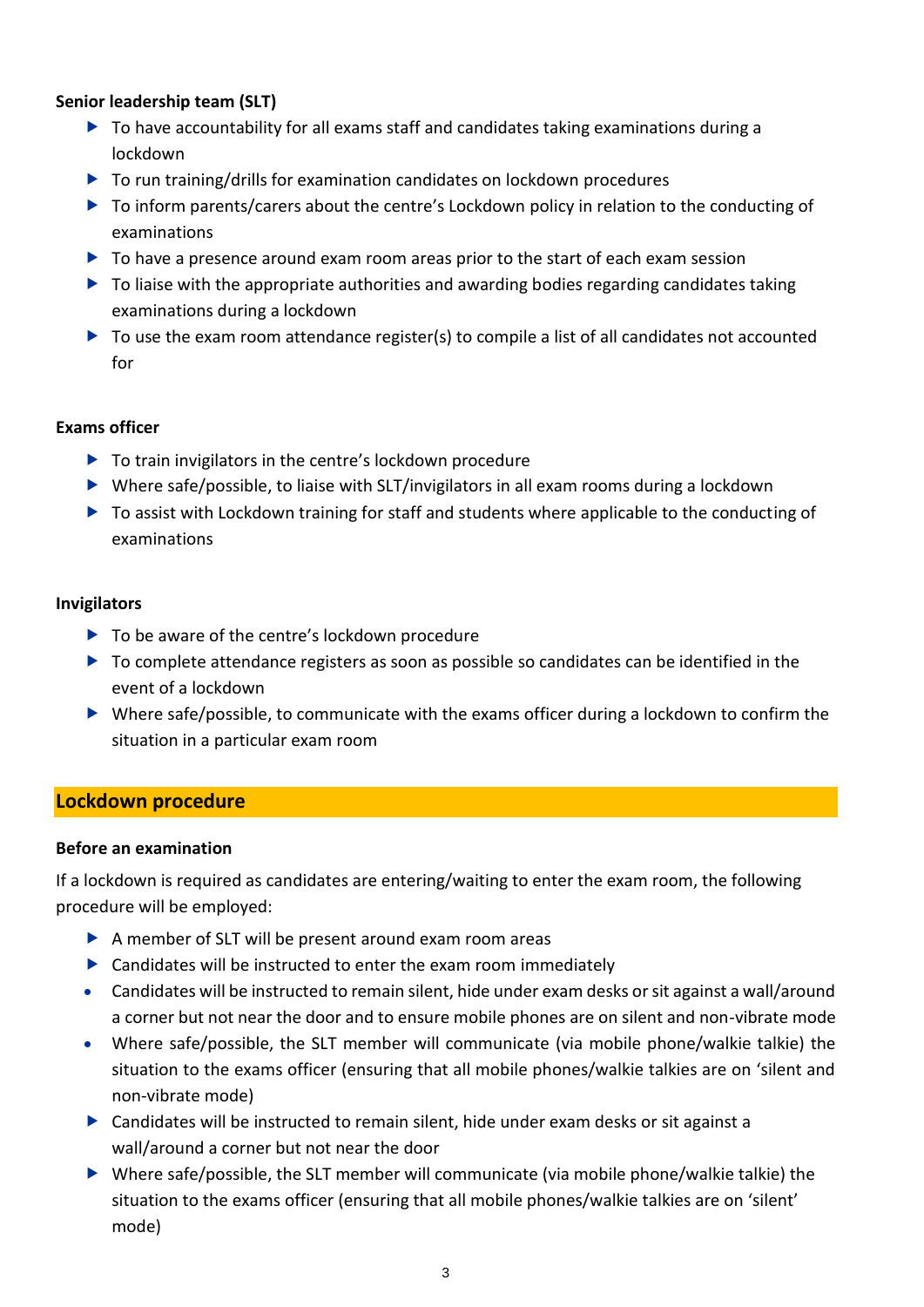- $\triangleright$  The exams officer will collate the information from all exam rooms and forward this to the head of centre immediately
- $\blacktriangleright$  Invigilators will
	- lock all windows and close all curtains/blinds
	- $\triangleright$  switch off all lights
	- **IDOM** lock all doors and/or use tables, or any other furniture, to barricade the entrance to the examination room
	- $\blacktriangleright$  take an attendance register/head count if possible
	- $\triangleright$  (if the threat is a chemical or toxic release) instruct candidates to cover their nose and mouth (their own clothing can be used) and attempt to use anything to hand to seal up cracks around doors and any vents into the room

#### **During an examination**

If a lockdown is required during the exam/when candidates are in the exam room, the following procedure will be employed:

- $\blacktriangleright$  Invigilators will:
	- $\blacktriangleright$  tell candidates to stop writing immediately and close their answer booklets
	- $\triangleright$  collect the attendance register
	- $\triangleright$  make a note of time when the examination was suspended
	- instruct candidates to remain silent, leave all examination materials on their desks and hide under desks
	- where safe/possible, communicate (via mobile phone/walkie talkie) the situation to the exams officer (ensuring that all mobile phones/walkie talkies are on 'silent' mode).
	- $\triangleright$  lock all windows and close any curtains/blinds
	- $\triangleright$  switch off all lights
	- **IDOO** lock all doors and/or use tables, or any other furniture, to barricade the entrance to the examination room
	- $\blacktriangleright$  (if the threat is a chemical or toxic release) instruct candidates to cover their nose and mouth (their own clothing can be used) and attempt to use anything to hand to seal up cracks around doors and any vents into the room
- Where safe/possible, the exams officer will collate the information from all exam rooms and forward this to the head of centre immediately
- ▶ The head of centre will make informed decisions on alerting parents/carers, awarding bodies and emergency services
- If appropriate, where safe/possible, and following centre policy, the exams officer (or invigilators in the absence of the exams officer) will initiate the emergency evacuation procedure
- ▶ The exams officer will collect all examination papers and materials for safe/secure storage following advice from the appropriate awarding bodies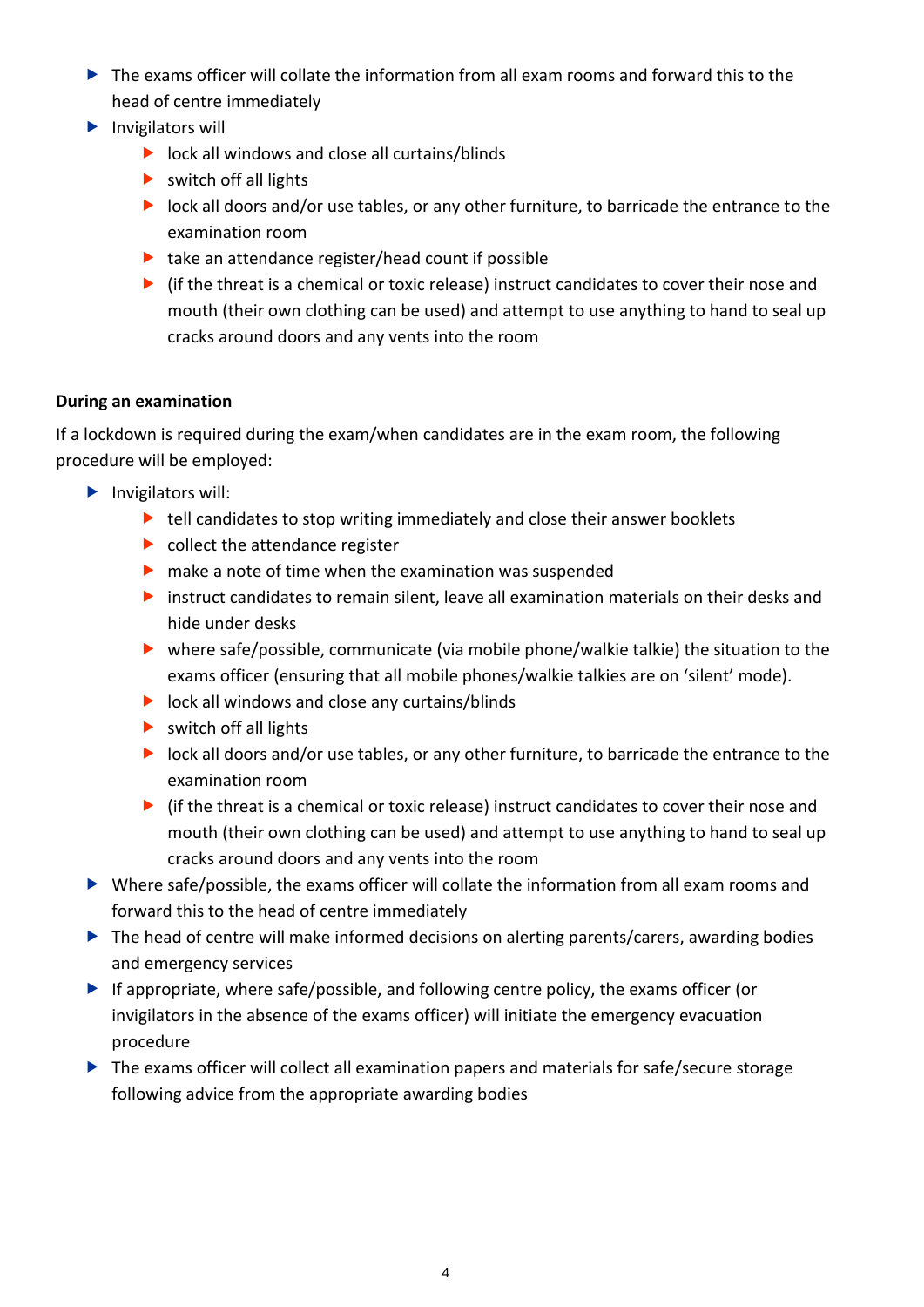#### **After an examination**

If a lockdown is required after the exam/as candidates are leaving the exam room, the following procedure will be employed:

- $\blacktriangleright$  Invigilators will:
	- $\triangleright$  stop dismissing candidates from the exam room
	- $\triangleright$  instruct candidates who have left the room to re-enter the exam room
	- instruct candidates to remain silent and hide under desk/ tables
	- where safe/possible, communicate (via mobile phone/walkie talkie) the situation to the exams officer (ensuring that all mobile phones/walkie talkies are on 'silent and nonvibrate mode).
	- $\blacktriangleright$  lock all windows and close all curtains/blinds
	- $\triangleright$  switch off all lights
	- lock all doors and/or use tables, or any other furniture, to barricade the entrance to the exam room
	- $\triangleright$  (if the threat is a chemical or toxic release) instruct candidates to cover their nose and mouth (their own clothing can be used) and attempt to use anything to hand to seal up cracks around doors and any vents into the room
- Where safe/possible, the exams officer will collate the information from all exam rooms and forward this to the head of centre immediately

#### **Ending a lockdown**

- $\blacktriangleright$  The lockdown will be ended by either
	- $\blacktriangleright$  the sound of a defined alarm or
	- ▶ the identification/authorisation of Emergency Service officers/SLT/head of centre entering each exam room
- A specific word or phrase may be used to confirm that the instruction to end the lockdown is genuine
- Invigilators will undertake a head count/register and confirm attendance with the exams officer/SLT
- Where applicable and if advised to do so by SLT/ head of centre, and following JCQ guidelines, if there is sufficient time remaining, candidates may restart their examination
- $\blacktriangleright$  Invigilators will then:
	- ask candidates to return to their desks, remind them they are under formal exam conditions and allow a settling down period
	- $\blacktriangleright$  allow candidates the full working time remaining to do their examination
	- recalculate the revised finish time(s)
	- $\blacktriangleright$  tell the candidates to open their answer booklets and re-start their exam
	- $\blacktriangleright$  amend the revised finish time(s) on display to candidates
	- **D** note how long the lockdown lasted on the exam room incident log (to later inform a report to the awarding body/bodies and where relevant, any centre-wide lockdown recording form/log)
- ▶ The exams officer will
	- provide a report of the incident for awarding body/bodies (via the special consideration process or as advised by the awarding body/ bodies)